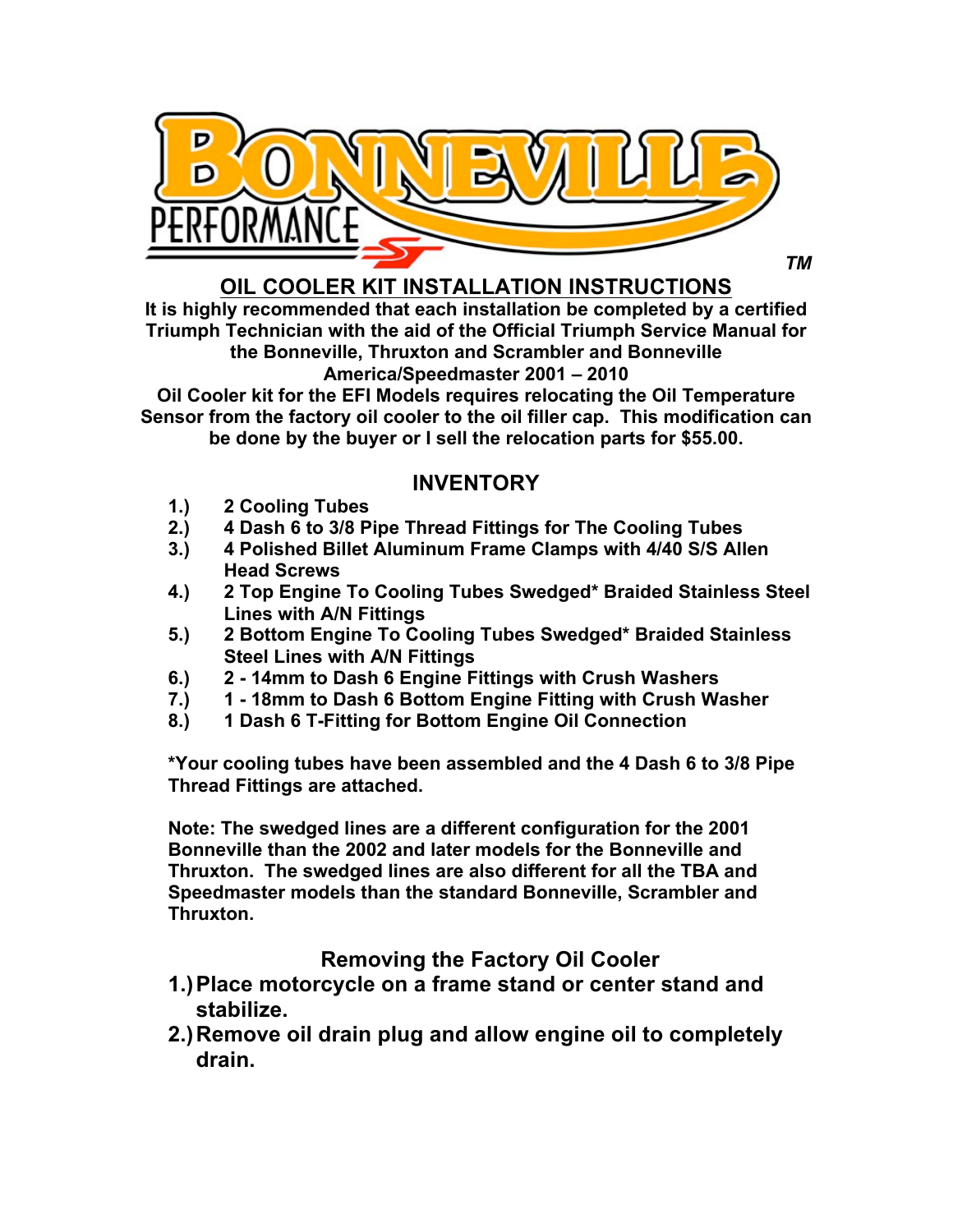- **3.)Remove bottom oil cooling system banjo bolt (or A/N fitting on TBA)**
- **4.)Remove top banjo bolts from cam cooler fittings.**
- **5.)Remove left or right side exhaust header to allow for the removal of the stock oil cooler.**
- **6.)Remove fasteners that connect the stock cooler to the motorcycle frame.**
- **7.)Check clearances and remove the stock cooler through the side where you have removed the header pipe.**

**Installing the BP Oil Cooler Kit**

- **1.) Using Teflon pipe thread tape fasten the dash 6 – 3/8 fittings onto each end on the cooling tubes.**
- **2.) Insert and fasten the 14 mm top engine fittings.**
- **3.) Insert and fasten the bottom 18 mm engine fitting.**
- **4.) Place T-fitting on bottom engine fitting and handtighten only—see below photo #1 for correct positioning.**
- **5.) Attach the 2-bottom swedged lines to the T-fitting hand-tighten only at this time—also see photo #1.**
- **6.) Attach the top swedged lines to the top engine fittings—hand- tighten only at this time.**
- **7.) Attach each cooling tube to the top and bottom lines—hand-tighten only at this time.**
- **8.) Place the top frame clamp in the position on each cooling tube and position on the frame down tube and fasten the clamps loosely.**
- **9.) Repeat this process for the bottom clamps.**
- **10.) Once the cooling tubes are correctly and evenly aligned with the frame down tubes fasten the clamps securely to the frame tubes—insure that your top and bottom lines are not twisted or crimped.**
- **11.) Check the positioning of the lines and insure that each A/N fitting is hand tightened and your lines are clocked in the correct position.**
- **12.) Now tighten each line fitting on the top and bottom one-quarter turn with a 17 mm wrench—a quarter turn should suffice--if you over tighten these fittings you may damage the internal passage.**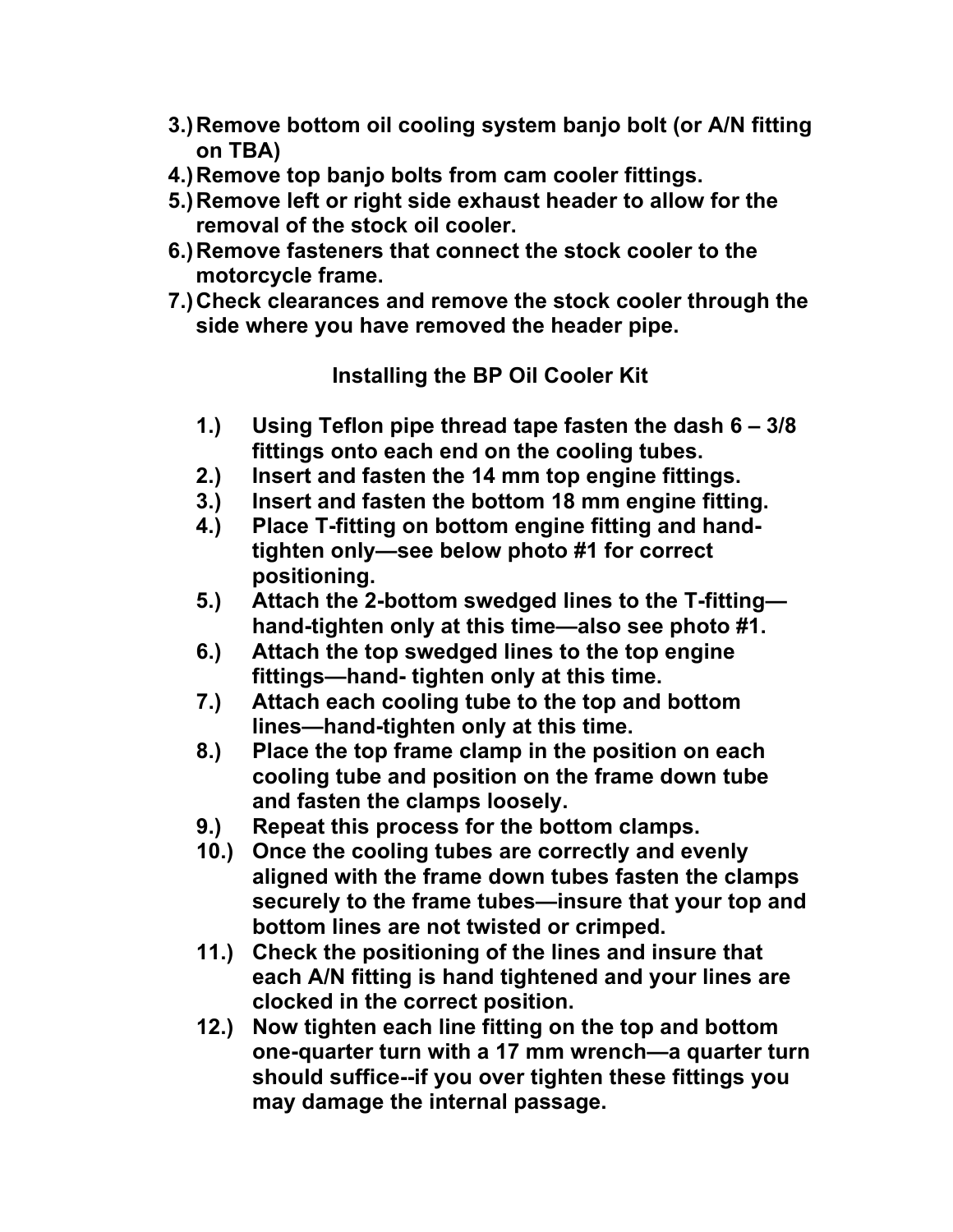- **13.) Check alignment and securely fasten each of the frame clamps.**
- **14.) Replace oil drain plug and fasten.**
- **15.) Replace engine oil.**
- **16.) Start engine and check for leaks.**

## **Photo #1**

**Correct Positioning of the T-Fitting and the Bottom Oil Line Connections**

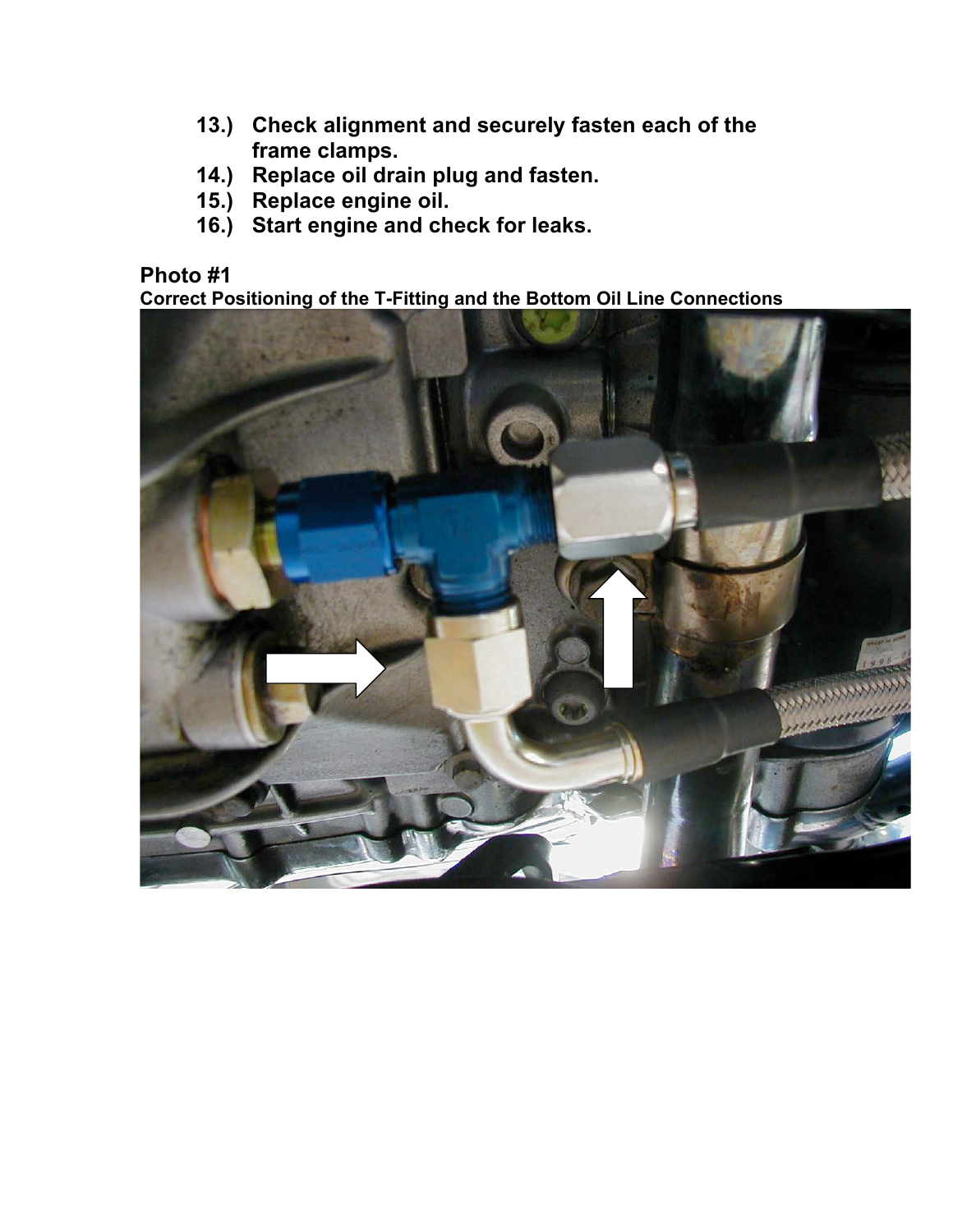

**Photo #2 2001 BONNEVILLE with BP Oil Cooler Kit Installed**